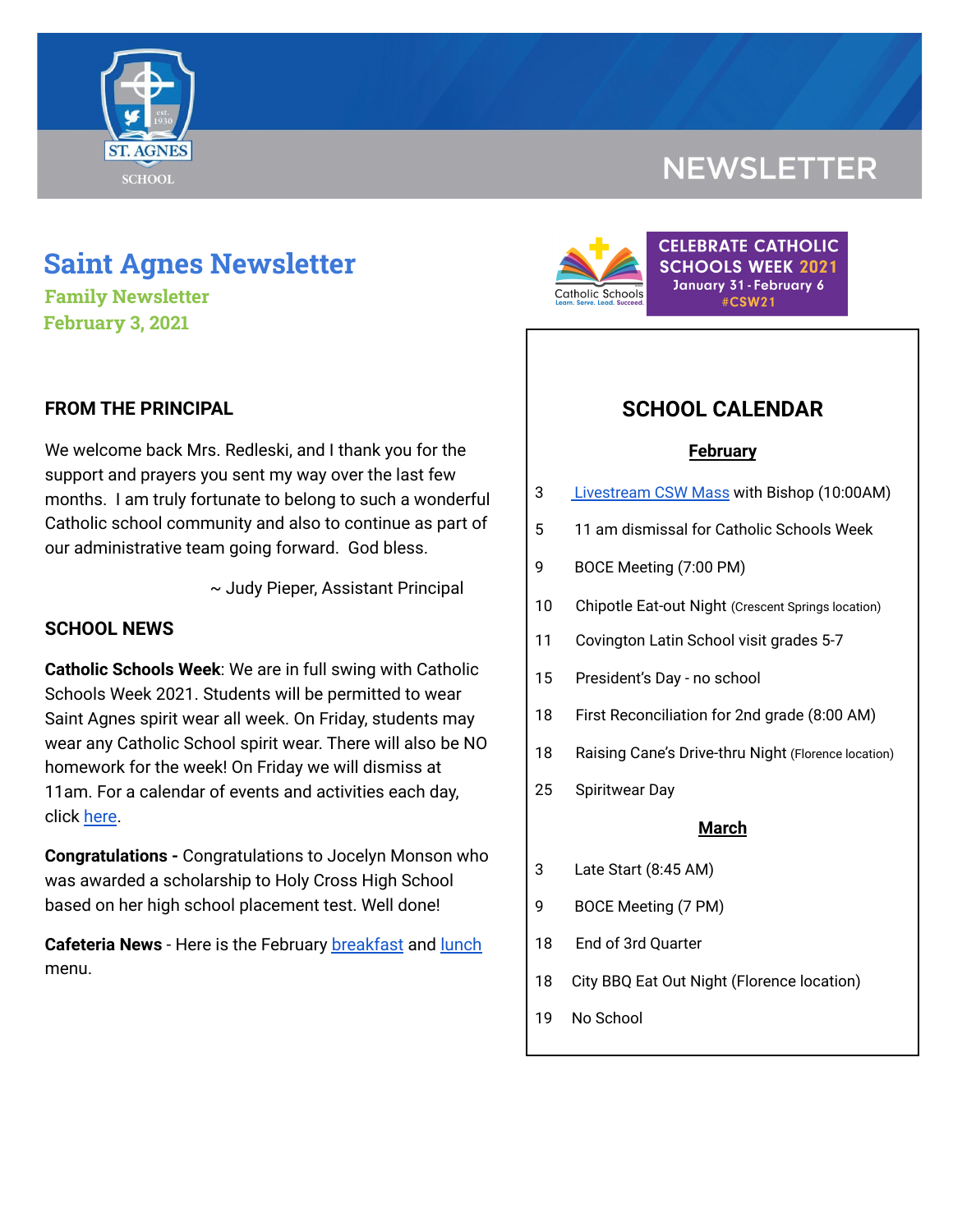#### **COVID Reminders:**

**~** The Diocese asks parents to be vigilant and consider refraining from unmasked and close contact activities in order to ensure the health of the schools.

**~** Read the updated diocesan travel [policy](https://school.saintagnes.com/wp-content/uploads/2021/02/Travel-Quarentine-Update-Feb.-2021.pdf). For overnight trips outside the Northern Ky/Greater Cincinnati area please fill out the attached [travel](https://docs.google.com/forms/d/1G4JmfFWk29Sxg_3O81r5EB0F7IYJyTofEAGJ9wd5aO4/edit?ts=5f985dbb&gxids=7628) form.

**~** You must continue reporting student positive COVID-19 cases as well as positive household cases. Please let us know if *anyone* in your household tests positive. Send email to [msucher@saintagnes.com](mailto:msucher@saintagnes.com).

**~** If you suspect that someone in your household may have COVID-19 or is going to be tested for COVID-19, then all of the household members must stay home from school and not play sports or participate in activities until the results are in. Please email [msucher@saintagnes.com](mailto:msucher@saintagnes.com)

**Education Opportunity Accounts:** Our legislators are returning to session next week and it would be great if we can find the time to support the Education Opportunity Accounts. It is important to note that these accounts are similar to the scholarship tax credits we focused on in the past but offer so much more than just tuition. Families with need can apply for these donated funds to help with uniforms, technology costs, college prep testing, support services outside of school and more. *Read More [Here.](https://school.saintagnes.com/wp-content/uploads/2021/02/EdChoice-One-Pager-2021.pdf)*

#### **PTO NEWS**

**Restaurant Eat Out Nights**: Thank you all that have supported our eat out fundraisers. In January we raised \$161.52 from the Skyline and Buffalo Wings and Rings events. In February we have 3 events! These eat out nights are a very easy way to support our school, local businesses and make one night of dinner planning easy! Please make sure to say you are with St. Agnes School when you place your order or at check out so we can get the credit. Thank you to all of those that went to Skyline this past Monday (2/1) for Skyline Night.

**Chipotle Night:** Wednesday, February 10th from 4-8pm at the *Crescent Springs location*: eat in, carry out, and online orders. Our school receives 33% back on all St. Agnes sales. This is one of our largest give back nights. When placing online orders use code 8XM7D6Q.

**Raising Cane's Drive Thru Night:** Thursday, February 18th from 4-10pm at the Florence location. Our school receives 15% back on all St. Agnes sales.

#### **Mission Statement of Saint Agnes School**

Saint Agnes School exists to provide excellence in Catholic education while inspiring and empowering our students to live the Gospel message of Jesus Christ. As compassionate and faithful Christians, we continue to pursue our spiritual journey, achieve our highest academic potential, and be stewards of the Catholic faith to others.